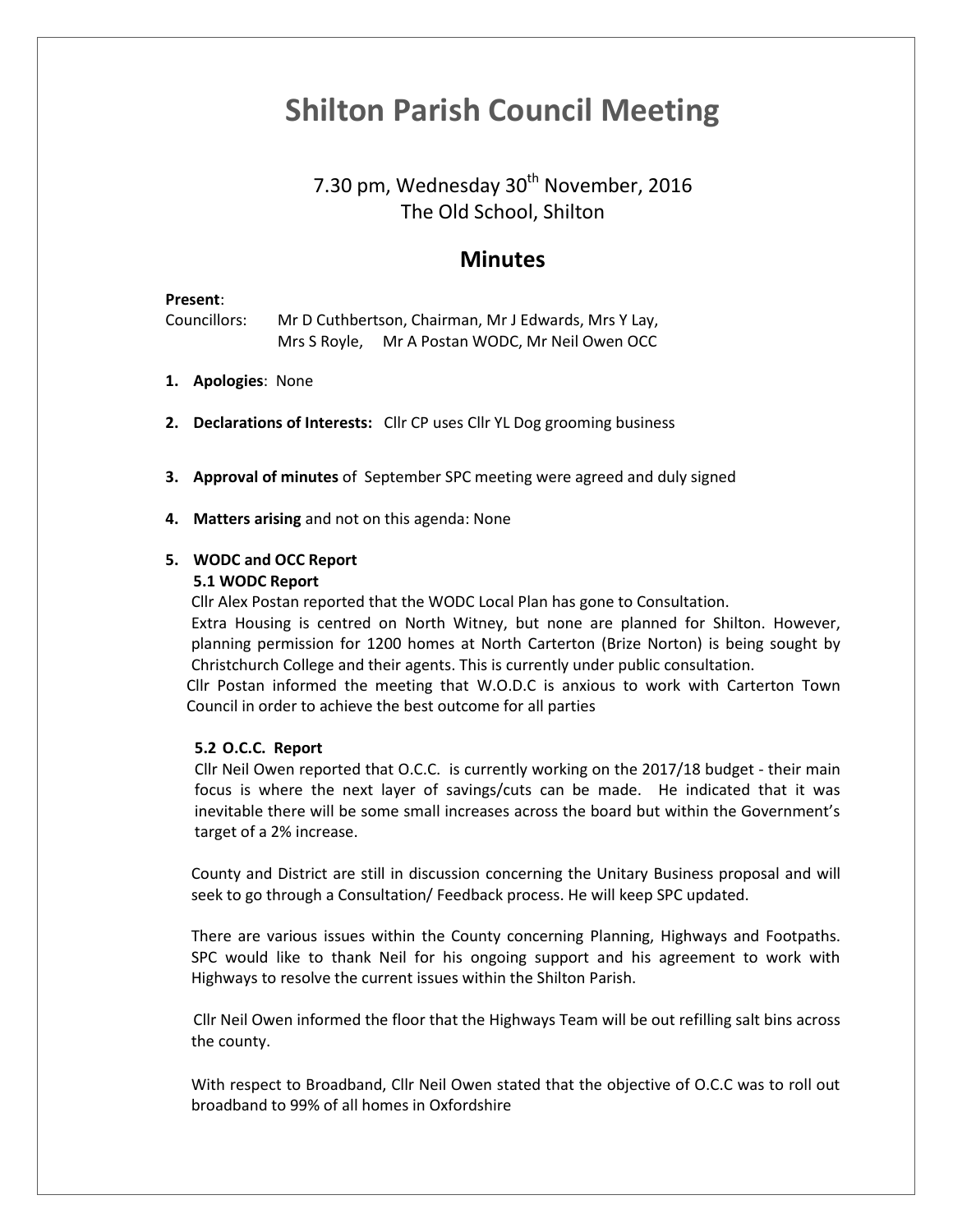### **Shilton Parish Council**

### **6. Planning applications existing and new**

1) Westfield Lodge, Shilton Ref. No: 16/03822/FUL SPC has reviewed Mr Rawlings application and agreed to adopt a neutral position and will make no adverse comments to planning.

SPC is to produce guidelines concerning what happens after approval for planning is given and will encourage residents and developers to subscribe to and adopt the Considerate Contractors Scheme when working within the Parish. SPC recognises that although residents accept that building works have to go forward, they are the ones who suffer from parking problems, noise and dirty roads as a result.

Cllr Y Lay and Cllr J Edwards agreed to look at producing guidelines which would be sent to all new planning applicants in the Parish.

### **7. Village Maintenance**

There were two issues reported from the floor;

- 1) Large pot holes by Delia's Gate and also at Stonelands
- 2) Overgrown trees at Ladburn Lane are obscuring vision when turning into/out of the lane.

Cllr Neil Owen agreed to take up these problems with Highways on SPC behalf.

It was agreed to desilt the river and that work will be scheduled for Spring 2017. SPC will seek quotes for a contractor to carry out the work.

A request was made from the floor for a mirror to be positioned at the Dip. Cllr Neil Owen said this was not in line with O.C.C. policy.

### **8. Highways & Byways including Traffic problems**

Cllr Chris Parker raised two issues;

- 1) He suggested that SPC consider a white line footpath, to create a safe walking zone for residents with the added benefit of slowing traffic through the village
- 2) Bradwell Directors are concerned about confusing speed signs on entering and leaving Bradwell village.

He will contact Highways to see what can be done

Cllr Y Lay suggested that the 30MPH sign, outside the farm going out of the village in the direction of the A361, should be moved 30m back; when it was originally erected there were not many residential properties at that site – she considered that by doing so this would provide additional safety measure against speeding.

Cllr D Cuthbertson suggested that a solution to traffic problems through the village could be alleviated by introducing a one way system. Access to the village from the B4020 would be allowed but no exit from the village at the dip. From Hen 'n' Chick Lane two-way traffic would be allowed down the hill but only as far as the pub. Traffic wishing to leave the village would have to exit via the Alvescot Road or Hen 'n' Chick Lane to the A361. The situation with traffic going through the dip would have to be explored. A show of hands indicated that such a proposal would have the backing of the community.